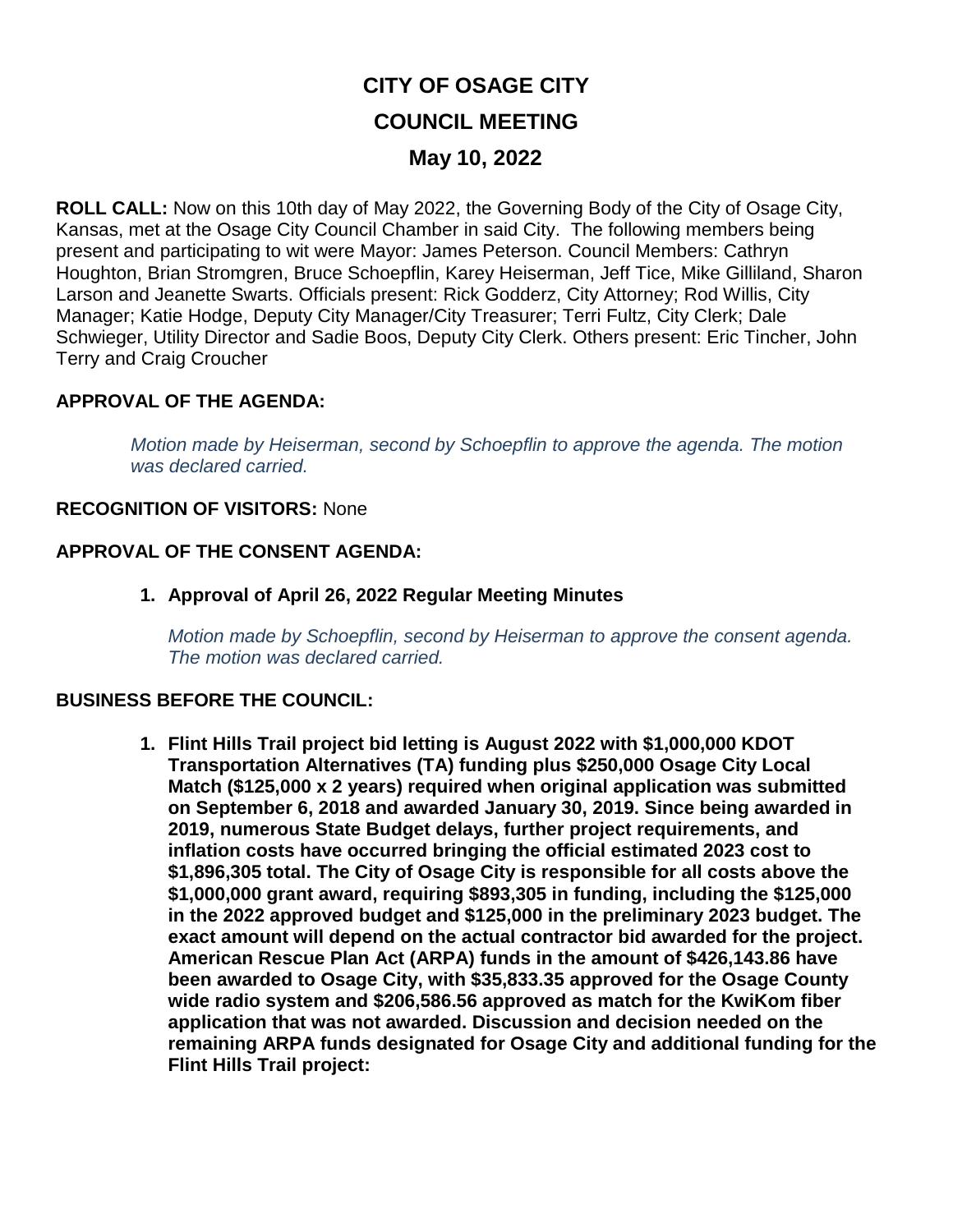City Manager Rod Willis gave an update of the bid letting that has been changed from July 2022 to August 2022. The application was submitted in 2018 and awarded in 2019. The KDOT grant funds are \$1,000,000 and any costs above that will be the City's responsibility. The City is committed to completing Flint Hills Trail project. The City Council approved budgeting \$125,000 in 2022, and preliminary plans \$125,000 for 2023 totaling \$250,000 matching funds toward the City's original share funding the trail. KDOT has added in inflation costs since the 2018 original application with the 2022 estimated project amount at \$1,893,305 causing the City's share at \$893,305. With the increase cost of the City's share of the trail project it was asked if there are any features of the trail plan, like the landscaping that could be taken out or done at a later time. Also asked, if the remaining American Rescue Plan Act (ARPA) funds of \$390,310.51 weren't used toward the KwiKom match, could that be used to offset the funds above the \$250,000 budgeted for the trail. Deputy City Manager/City Treasurer Katie Hodge explained that a decision on what to spend the remaining ARPA funds on doesn't have to be done right now, but will have to be decided by December 31, 2022. This discussion will continue once the bids have been received for the trail project and how the City will fund their share.

**2. Discussion on KwiKom alternate proposal in the amount of \$330,538.50 City of Osage City cost share on the proposed broadband fiber Grant Agreement due to KwiKom not being awarded to JMZ Corporation in this second round of the ten year program in the Kansas Broadband Acceleration Grant for 2022. JMZ Corporation does business as KwiKom Communications. The \$123,971.94 additional cost share request results from increasing the 25% Osage City match to a 40% Osage City match with KwiKom paying 60% of the fiber project total – John Terry, Business Development Manager, KwiKom Communications LLC:**

It was the general consensus of the City Council to not allocate the remaining ARPA Funds to be spent not towards the KwiKom broadband program.

#### **3. Authorize Mayor Peterson to execute the Jarred, Gilmore & Phillips 2022 Audit Letter of Engagement – Deputy City Manager/City Treasurer Katie Hodge:**

*Motion made by Swarts, second by Larson to authorize the Mayor to sign the Jarred, Gilmore & Phillips 2022 Audit Letter of Engagement. The motion was declared carried.*

#### **4. Consider the National League of Cities (NLC) Service Line Warranty Program for private water and sewer infrastructure for homeowners within Osage City limits. Tabled April 12, 2022 and April 26, 2022 for additional information – Utilities Director Dale Schwieger:**

City Attorney Rick Godderz recommended, if the program is approved, the words 'partner' or 'select' not be used, but instead use 'authorize' in the letter sent to the citizens.

*Motion made by Heiserman, second by Gilliland to enter into the agreement with NLC Service Line Warranty Program by HomeServe. Roll call vote: Swarts-yea, Larson-Nay,*